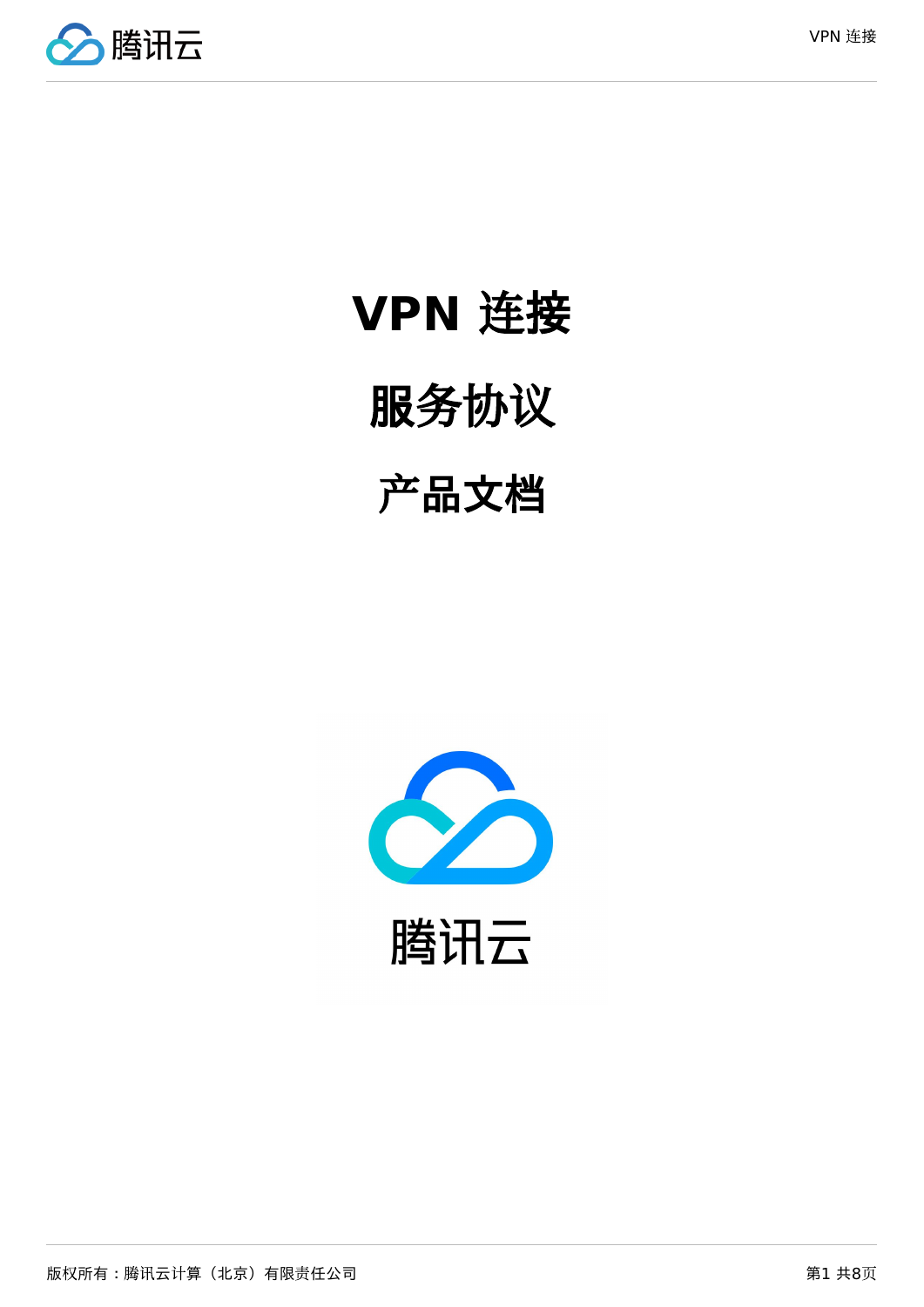

【版权声明】

©2013-2019 腾讯云版权所有

本文档著作权归腾讯云单独所有,未经腾讯云事先书面许可,任何主体不得以任何形式复制、修改、抄袭、传播全 部或部分本文档内容。

【商标声明】



及其它腾讯云服务相关的商标均为腾讯云计算(北京)有限责任公司及其关联公司所有。本文档涉及的第三方主体 的商标,依法由权利人所有。

【服务声明】

本文档意在向客户介绍腾讯云全部或部分产品、服务的当时的整体概况,部分产品、服务的内容可能有所调整。您 所购买的腾讯云产品、服务的种类、服务标准等应由您与腾讯云之间的商业合同约定,除非双方另有约定,否则, 腾讯云对本文档内容不做任何明示或模式的承诺或保证。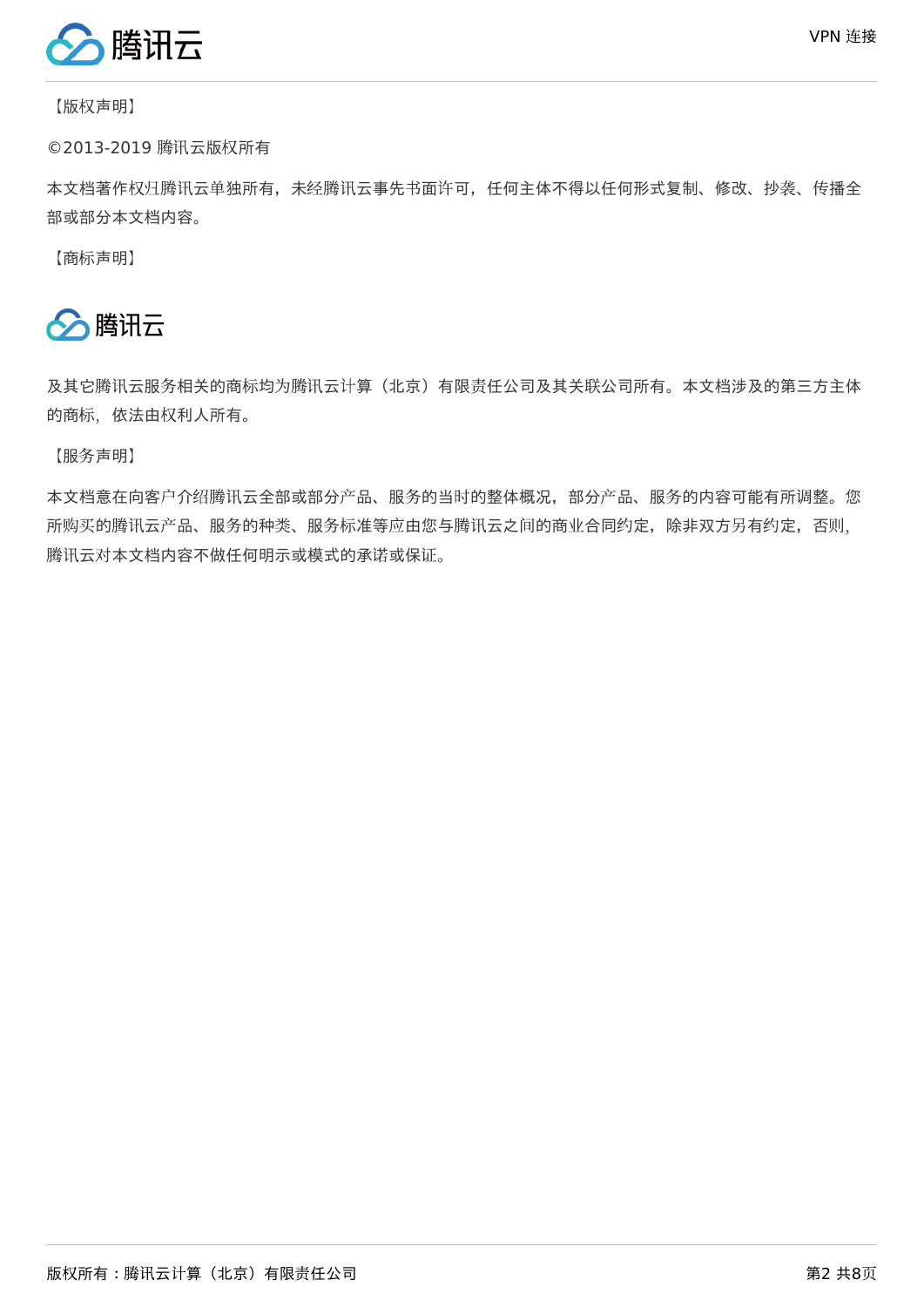

# 文档目录

服[务协议](#page-3-0)

VPN 连接服务等[级协议](#page-3-1)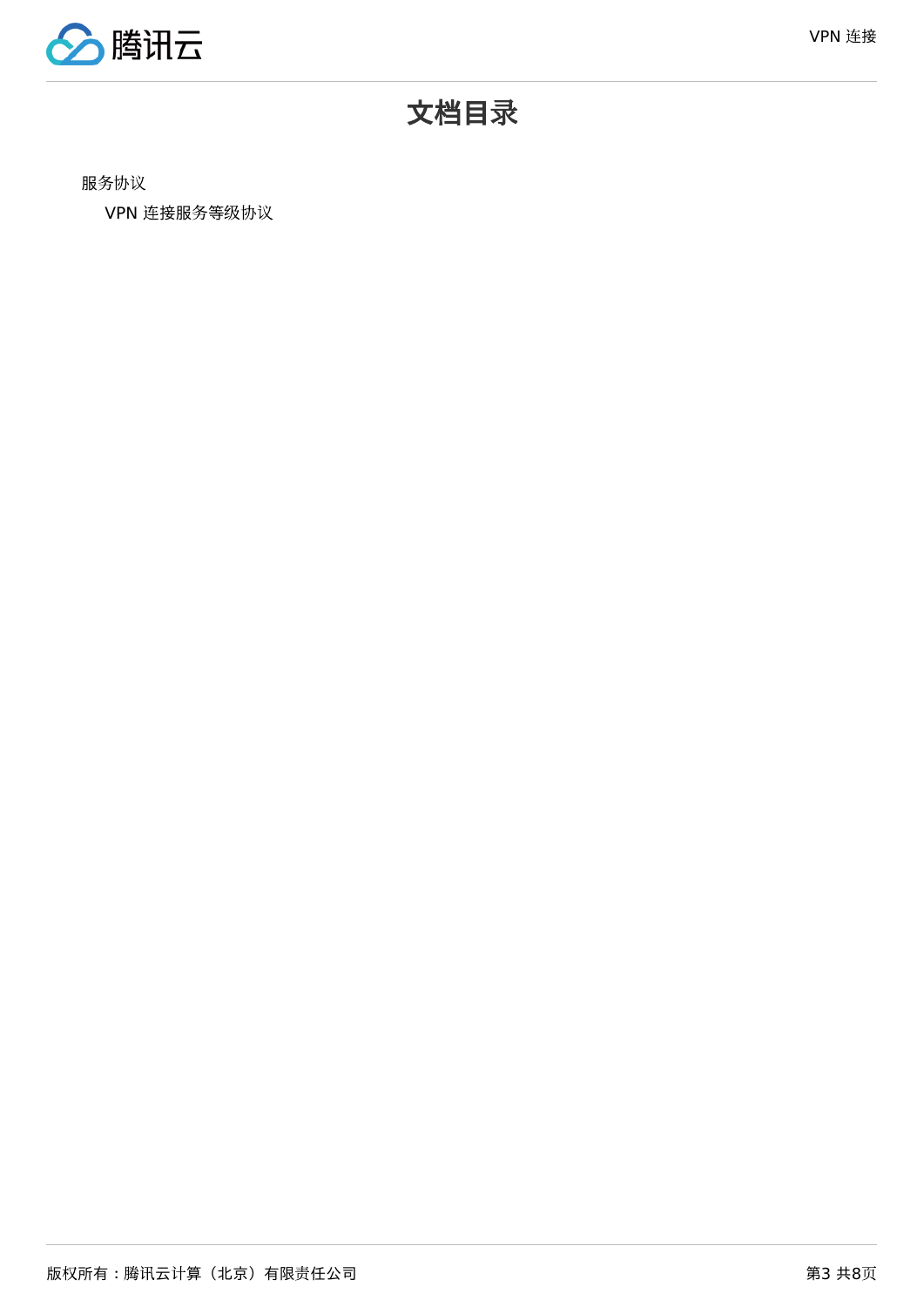

# <span id="page-3-1"></span><span id="page-3-0"></span>服务协议 VPN 连接服务等级协议

最近更新时间:2022-04-24 16:16:53

**In order to use the Tencent Cloud VPN Connection service (the "Service"), you should read and observe this VPN Connection Service Level Agreement (this "Agreement", or this "SLA") and the [Tencent Cloud Service Agreement.](https://intl.cloud.tencent.com/document/product/301/9248) This Agreement contains, among others, the terms and definitions of the Service, Service availability, compensation plan and release of liabilities. Unless otherwise stipulated, this Agreement does not apply to instances and functions of closed beta testing of VPN gateway. Please carefully read and fully understand each and every provision hereof, and the provisions restricting or releasing certain liabilities, or otherwise related to your material rights and interests, may be in bold font or underlined or otherwise brought to your special attention.**

**Please do not purchase or use the Service unless and until you have fully read, and completely understood and accepted all the terms hereof. By clicking "Agree"/ "Next", or by purchasing or using the Service, or by otherwise accepting this Agreement, whether express or implied, you are deemed to have read, and agreed to be bound by, this Agreement. This Agreement shall then have legal effect on both you and Tencent Cloud, constituting a binding legal document on both parties.**

### 1. Terms and Definitions

- 1. **Tencent Cloud VPN Connection**: means a network-based tunneling technology provided by Tencent Cloud to you that enables data transfer between customer's local internet data centers and Tencent Cloud resources. For details, please refer to the Service you purchase, and the contents of the Service provided by Tencent Cloud.
- 2. **Single VPN Gateway Instance**: means one (1) VPN gateway instance. The Service Availability will be calculated on a Single VPN Gateway Instance basis.
- 3. **Service Month(s) of a Single VPN Gateway Instance**: means the calendar month(s) within the term of the Service purchased by you. For example, if you purchase the Service for a term of three months starting from March 17, there will be four (4) Service Months (the first Service Month from March 17 to March 31, the second from April 1 to April 30, the third from May 1 to May 31, and the fourth from June 1 to June 16). The availability of the Service will be calculated independently for each Service Month.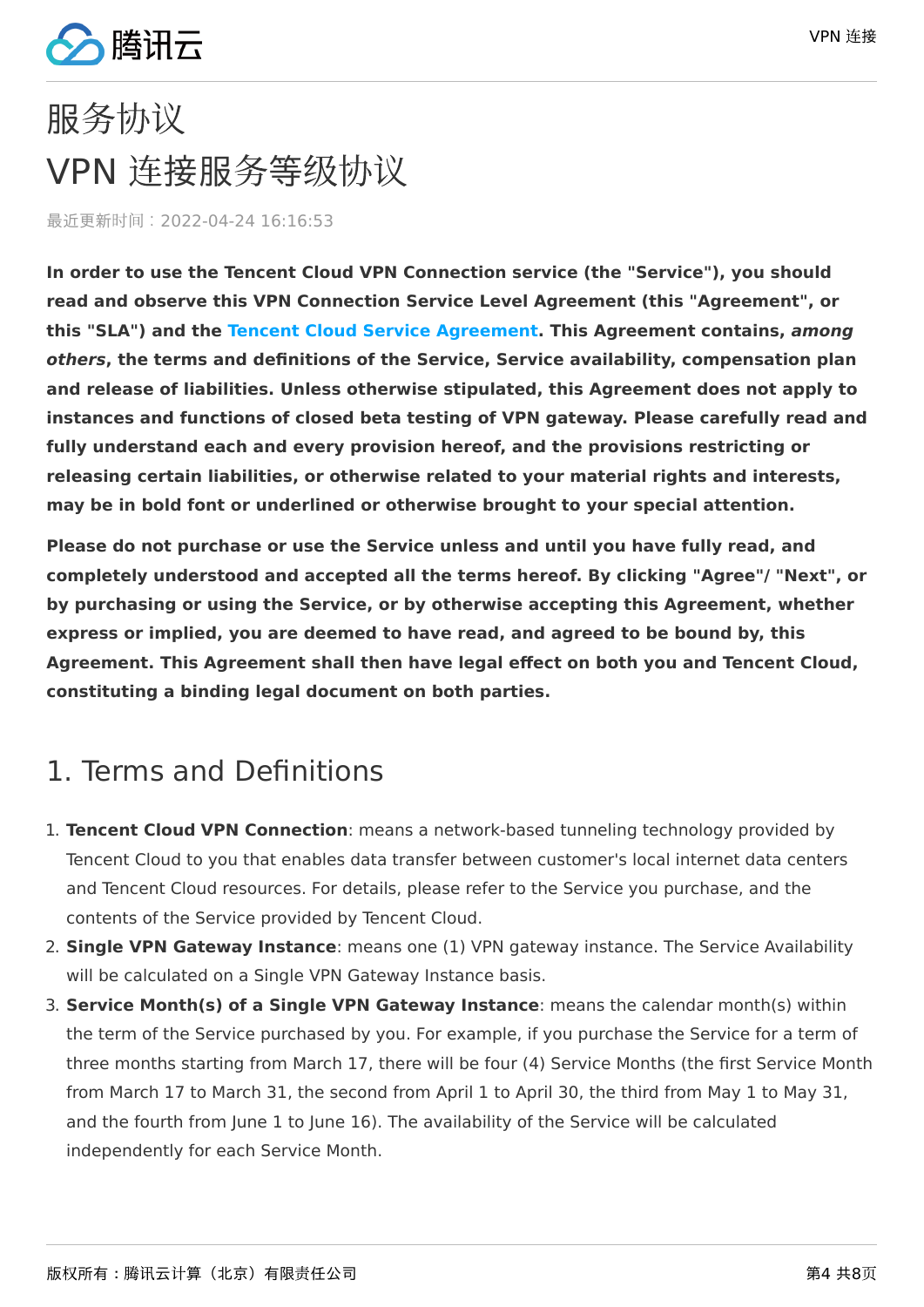

- 4. **Total Time of a Single VPN Gateway Instance within a Service Month**: the total number of days of the Service Month  $\times$  24 (hours)  $\times$  60 (minutes).
- 5. **Single VPN Gateway Instance Service Downtime Calculated in Minutes**: If (and only if) all your continuous attempts to connect a specific Single VPN Gateway Instance fail within one (1) minute, it shall be deemed that the Service with respect to such instance is unavailable within such one (1) minute. If the continuous attempts that have failed last less than one (1) minute, such period will not be counted into the Service downtime. The accumulated Service downtime so calculated in minutes of a Single VPN Gateway Instance within a Service Month is the Single VPN Gateway Instance Service Downtime for such Service Month.
- 6. **Monthly Service Fee**: means the aggregate service fees paid by you for a Single VPN Gateway Instance within one (1) Service Month, excluding the portion paid yet to be consumed, and the portion deducted by a voucher or promotional coupon, due to discounted service fee or otherwise deducted.

## 2. Service Availability

#### **2.1 Calculation of Service Availability**

Service Availability = (Total Time of a Single VPN Gateway Instance within a Service Month - Single VPN Gateway Instance Service Downtime Calculated in Minutes) / Total Time of a Single VPN Gateway Instance within a Service Month  $\times$  100%

#### **2.2 Service Availability Standard**

The Service Availability of the Service will be no less than 99.95%. You are entitled to the compensation as set forth in Section 3 below if the Service Availability fails to meet the aforementioned standard, other than in any circumstance as provided for in the release of liabilities provisions below.

Assuming that a Service Month has thirty (30) days, the total available time of a Single VPN Gateway Instance in such month would be 30 (days)  $\times$  24 (hours)  $\times$  60 (minutes)  $\times$  99.95% = 43,178.4 minutes; that is, the Service downtime of the instance in such month will be  $43,200 - 43,178.4 =$ 21.6 minutes.

# 3. Service Compensation

In respect of this Service, if the Service Availability fails to meet the abovementioned standard, you will be entitled to compensations in accordance with the following terms: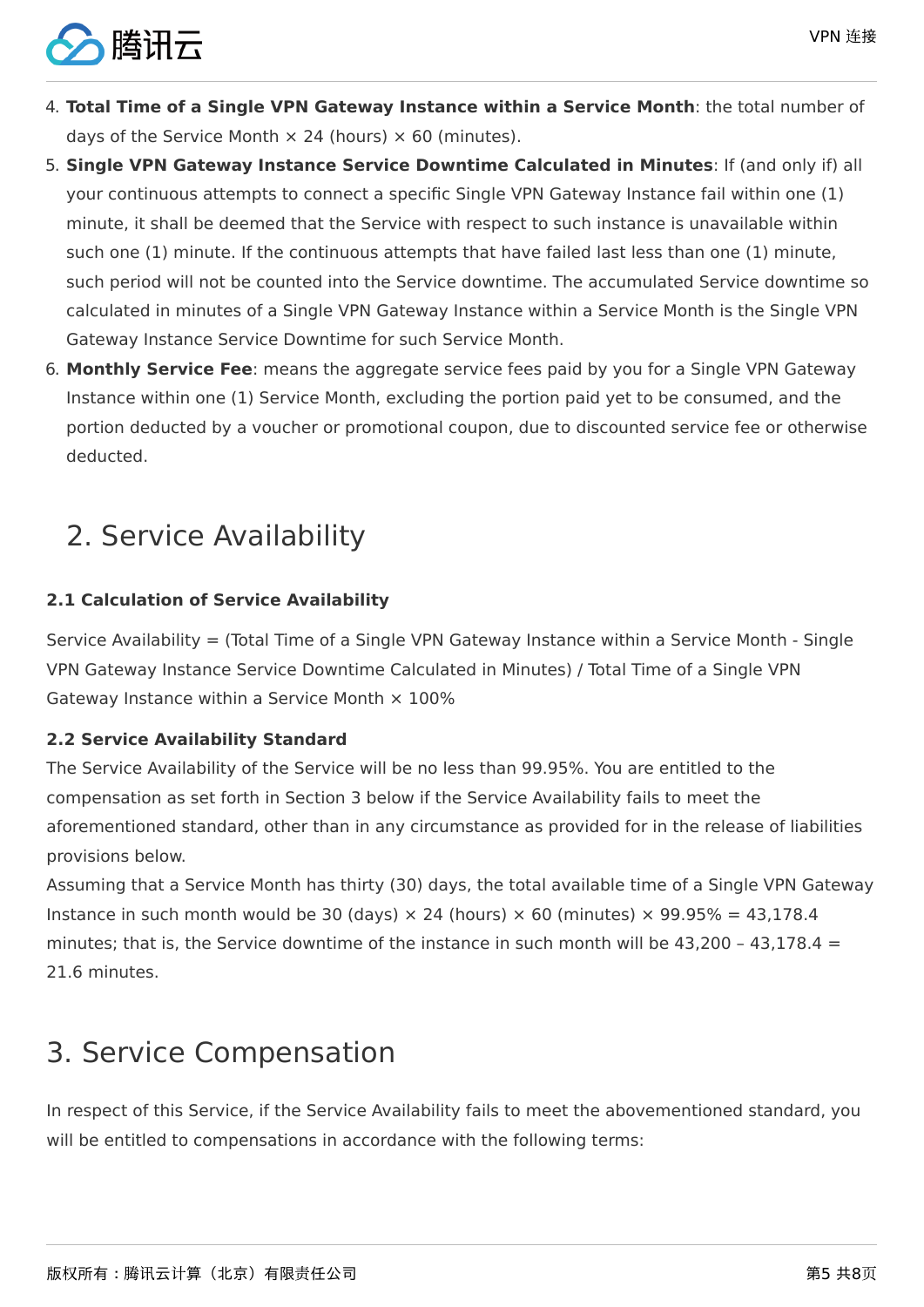

#### **3.1 Standards of Compensation**

(1) Compensations will be made **in the form of voucher** by Tencent Cloud, and you should follow the rules for using the voucher (including the valid term; for details, please refer to the rules of vouchers published on Tencent Cloud's official website). You cannot redeem such voucher for cash or request to issue an invoice for such voucher. Such voucher can only be used to purchase the Service by using your Tencent Cloud account. You cannot use the voucher to purchase other services of Tencent Cloud, nor should you give the voucher to a third party for consideration or for free. (2) If the Service Availability for a Service Month fails to meet the standard, the amount of compensation will be calculated for such month independently, and **the aggregate amount shall be no more than the applicable Monthly Service Fee paid by you for such month** (the Monthly Service Fee referred to herein shall exclude the portion deducted by a voucher or promotional coupon, due to discounted service fee or otherwise deducted).

| <b>Service Availability (Av) for a Service Month</b> | <b>Value of Compensation Voucher</b> |
|------------------------------------------------------|--------------------------------------|
| $99.95\% > Av \ge 99\%$                              | 10% of the Monthly Service Fee       |
| $99\% > Av \geq 95\%$                                | 25% of the Monthly Service Fee       |
| $95\% > Av$                                          | 100% of the Monthly Service Fee      |

#### 3.2 **Time Limit for Compensation Application**

(1) If the Service Availability for a Service Month fails to meet the abovementioned Service Availability standard, you may apply for compensation **through (and only through) the support ticket system under your relevant account** after the fifth (5^th^) business day of the month immediately following such Service Month. Tencent Cloud will verify and ascertain your application upon receipt of such application. If there is any dispute over the calculation of the Service Availability for a Service Month, **both parties agree that the back-end record of Tencent Cloud will prevail**.

(2) **You should apply for such compensation no later than sixty (60) calendar days following the expiry of the applicable Service Month in which the Service Availability fails to meet the standard**. If you fail to make any application within such period, or make the application after such period, or make the application by any means other than that agreed herein, it shall be deemed that you have voluntarily waived your right to apply for such compensation and any other rights you may have against Tencent Cloud, in which case Tencent Cloud has the right to reject your application for compensation and not to make any compensation to you.

### 4. Release of Liabilities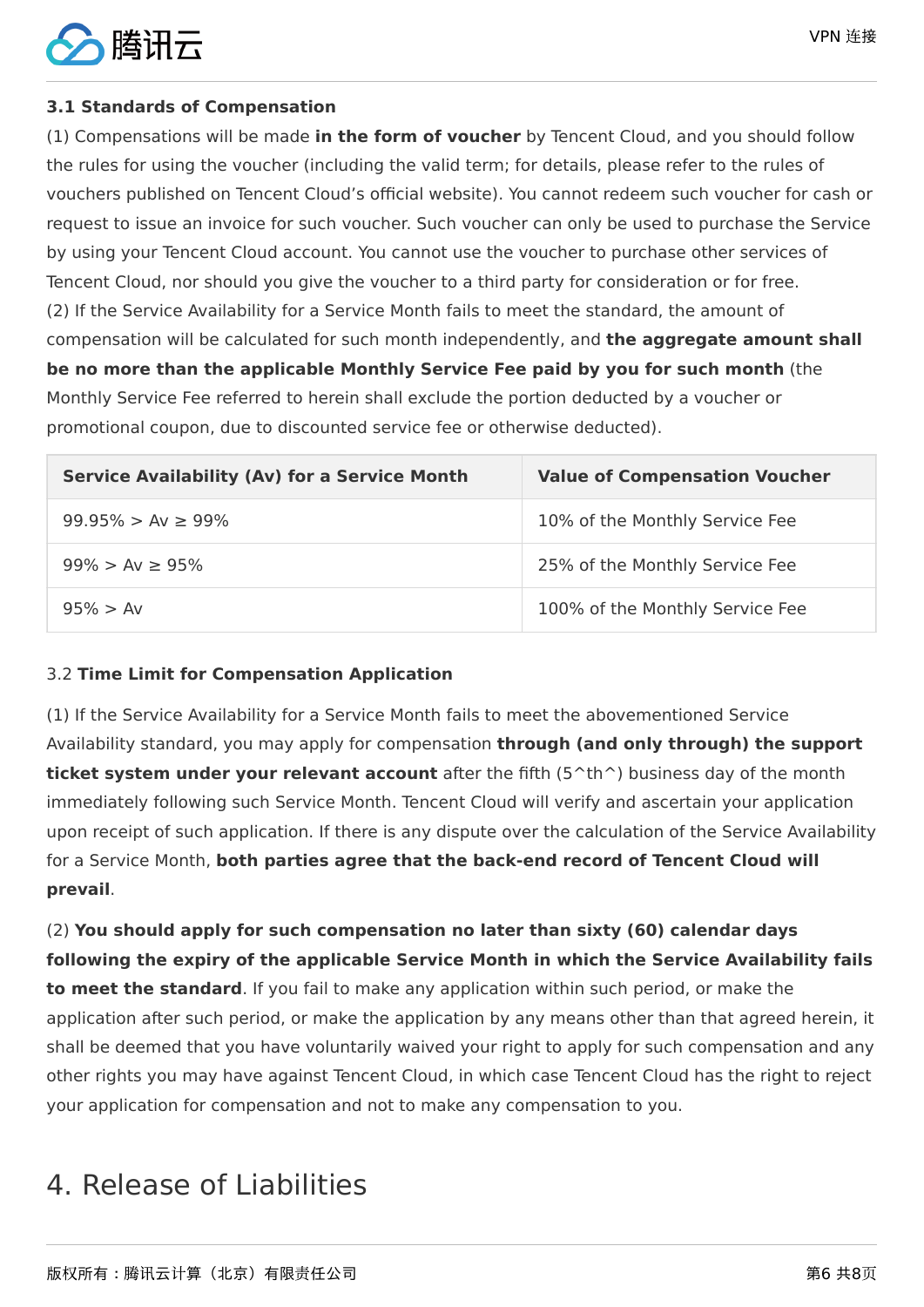

**If the Service is unavailable due to any of the following reasons, the corresponding Service downtime shall not be counted towards Service unavailability period, and is not eligible for compensation by Tencent Cloud, and Tencent Cloud will not be held liable to you:**

4.1 any system maintenance with prior notice by Tencent Cloud to you, including system cutover, maintenance, upgrade and malfunction simulation test;

4.2 any malfunction or configuration adjustment of any network or equipment that is not Tencent Cloud facility;

4.3 any disconnection with the VPN tunnel due to any of your configuration errors;

4.4 any issue arising out of your back-end server anomaly;

4.5 any loss or leak of data, passcode or password due to your improper maintenance or improper confidentiality measures;

4.6 any negligence in authorization or mal-operation by you, or any of your equipment, or third-party software or device;

4.7 any failure of you to abide by user guide or suggestions for using Tencent Cloud products;

4.8 any delayed or discarded packet resulting from using Service capacity exceeding the capacity limit indicated for the current paid version of the Service;

4.9 any Service unavailability or failure of the Service to meet the availability standard due to any reason not attributable to Tencent Cloud;

4.10 any other circumstances in which Tencent Cloud will be exempted or released from its liabilities (for compensation or otherwise) according to relevant laws, regulations, agreements or rules, or any terms of service, rules or guidelines published by Tencent Cloud separately.

# 5. Miscellaneous

#### 5.1 **The parties hereto acknowledge and agree that, for any losses incurred by you during the course of using the Service due to any breach by Tencent Cloud, the aggregate compensation amount payable by Tencent Cloud shall under no circumstance exceed the total service fees you have paid for the relevant Service which is not performed.**

5.2 Tencent Cloud has the right to amend the terms of this Agreement as appropriate or necessary in light of changes in due course. You may review the most updated version of relevant Agreement terms on the official website of Tencent Cloud. If you disagree with such revisions made by Tencent Cloud to this Agreement, you have the right to cease using the Service; by continuing to use the Service, you shall be deemed to have accepted the Agreement as amended.

5.3 As an ancillary agreement to the Tencent Cloud Service Agreement, this Agreement is of the same legal effect as the Tencent Cloud Service Agreement. In respect of any matter not agreed